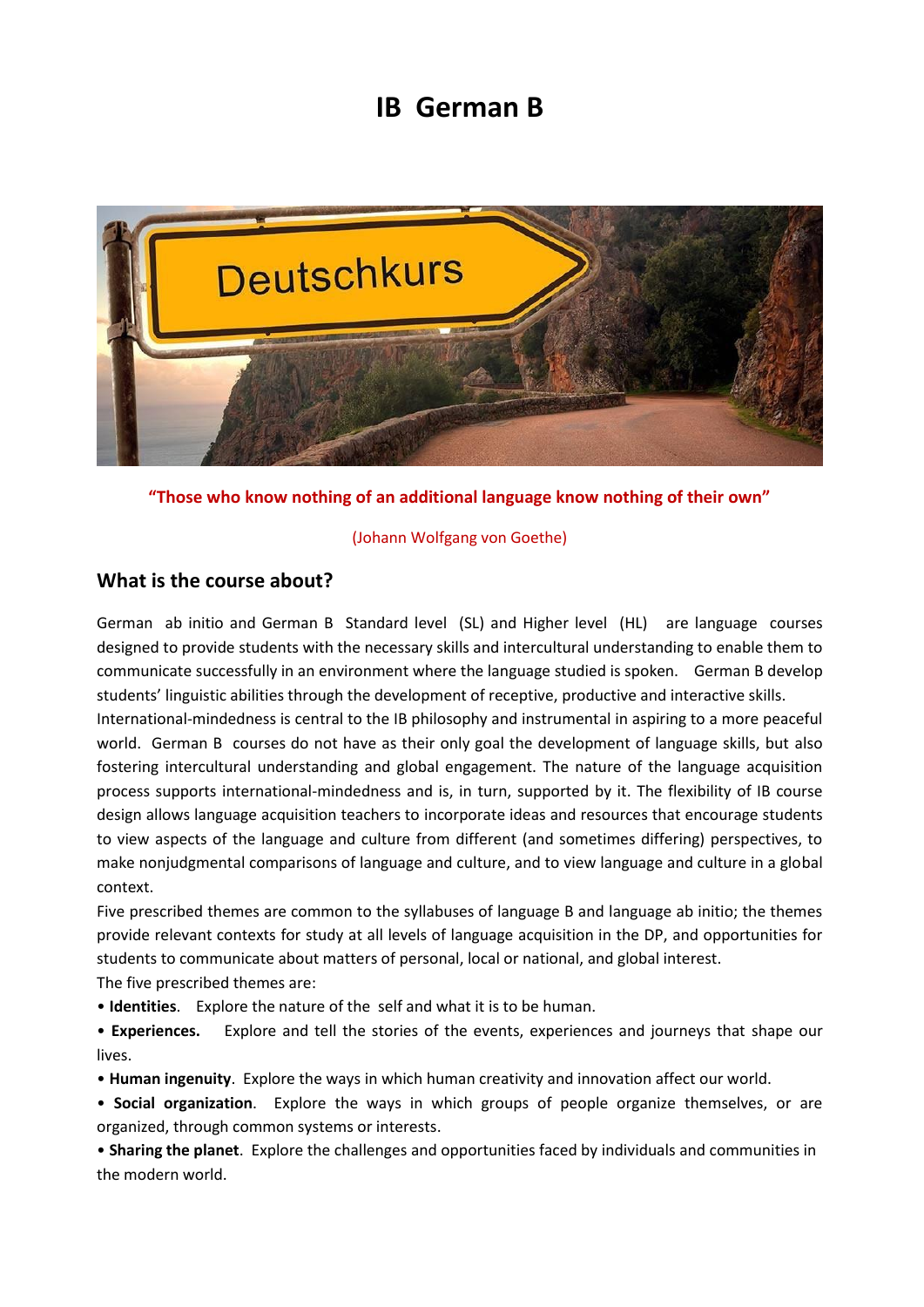# **How is the course structured?**

On the one hand, the course focuses on the five prescribed themes. It is divided into units which last approximately 4- 6 weeks. Each unit has a topic such as:

| • Lifestyles • Health and wellbeing • Beliefs and values • Subcultures (Identities)                    |                       |  |  |  |
|--------------------------------------------------------------------------------------------------------|-----------------------|--|--|--|
| • Leisure activities • Holidays and travel • Life stories • Migration                                  | (Experiences)         |  |  |  |
| • Entertainment • Communication and media • Scientific innovation                                      | (Human ingenuity)     |  |  |  |
| • Community • Social relationships and engagement • Education                                          | (Social organization) |  |  |  |
| • Globalization • The environment • Human rights • Peace and conflict • Ethics (Sharing the planet)    |                       |  |  |  |
| On the other hand, the course focuses on developing key language skills, such as: listening, speaking, |                       |  |  |  |
| writing, reading. Students are expected to extend the range and complexity of the language they use    |                       |  |  |  |
| and understand in order to communicate. They continue to develop their knowledge of vocabulary and     |                       |  |  |  |
| grammar.                                                                                               |                       |  |  |  |

# **What distinguishes German ab initio course from German B Standard Level (SL) and Higher Level (HL)**

At all levels of German B "ab initio", SL and HL, students learn to communicate in the target language in familiar and unfamiliar contexts. They describe situations, narrate events, make comparisons, explain problems, and state and support their personal opinions on a variety of topics relating to course content. The distinction can be seen in **the level of competency** the student is expected to develop in the receptive, productive and interactive skills.

|                      | Standard Level                                                                                                                                                                                                                                                                                                     | <b>Higher Level</b>                                                                                                                                                                                                                                                                                                                                                                                                                   |
|----------------------|--------------------------------------------------------------------------------------------------------------------------------------------------------------------------------------------------------------------------------------------------------------------------------------------------------------------|---------------------------------------------------------------------------------------------------------------------------------------------------------------------------------------------------------------------------------------------------------------------------------------------------------------------------------------------------------------------------------------------------------------------------------------|
| Receptive<br>skills  | Students understand a range of written and<br>spoken authentic texts. They understand<br>descriptions of events, feelings and wishes;<br>they understand comparisons and recognize a<br>straightforward, linear argument. They use<br>context to deduce the meaning of sentences<br>and unknown words and phrases. | Students understand and evaluate a wide<br>variety of written and spoken authentic texts;<br>they understand fundamental elements of<br>literary texts. They analyse arguments,<br>distinguishing main points from relevant<br>supporting details and explanations. They use a<br>variety of strategies to deduce meaning.<br>The study of two literary works originally<br>written in the target language is required only<br>at HL. |
| Productive<br>skills | Students write texts for a variety of purposes<br>and make oral presentations. They write<br>descriptive texts and personal<br>correspondence; they make comparisons,<br>narrate stories, provide detailed accounts,<br>and express their thoughts and opinions on<br>abstract or cultural topics.                 | Students present and develop their ideas and<br>opinions on a variety of topics, both orally and<br>in writing. They construct and support<br>arguments with explanations and examples.<br>They speak and write at length, and with<br>purpose, in order to meet a wide range of<br>communicative needs: describing, narrating,<br>comparing, explaining, persuading, justifying,<br>evaluating.                                      |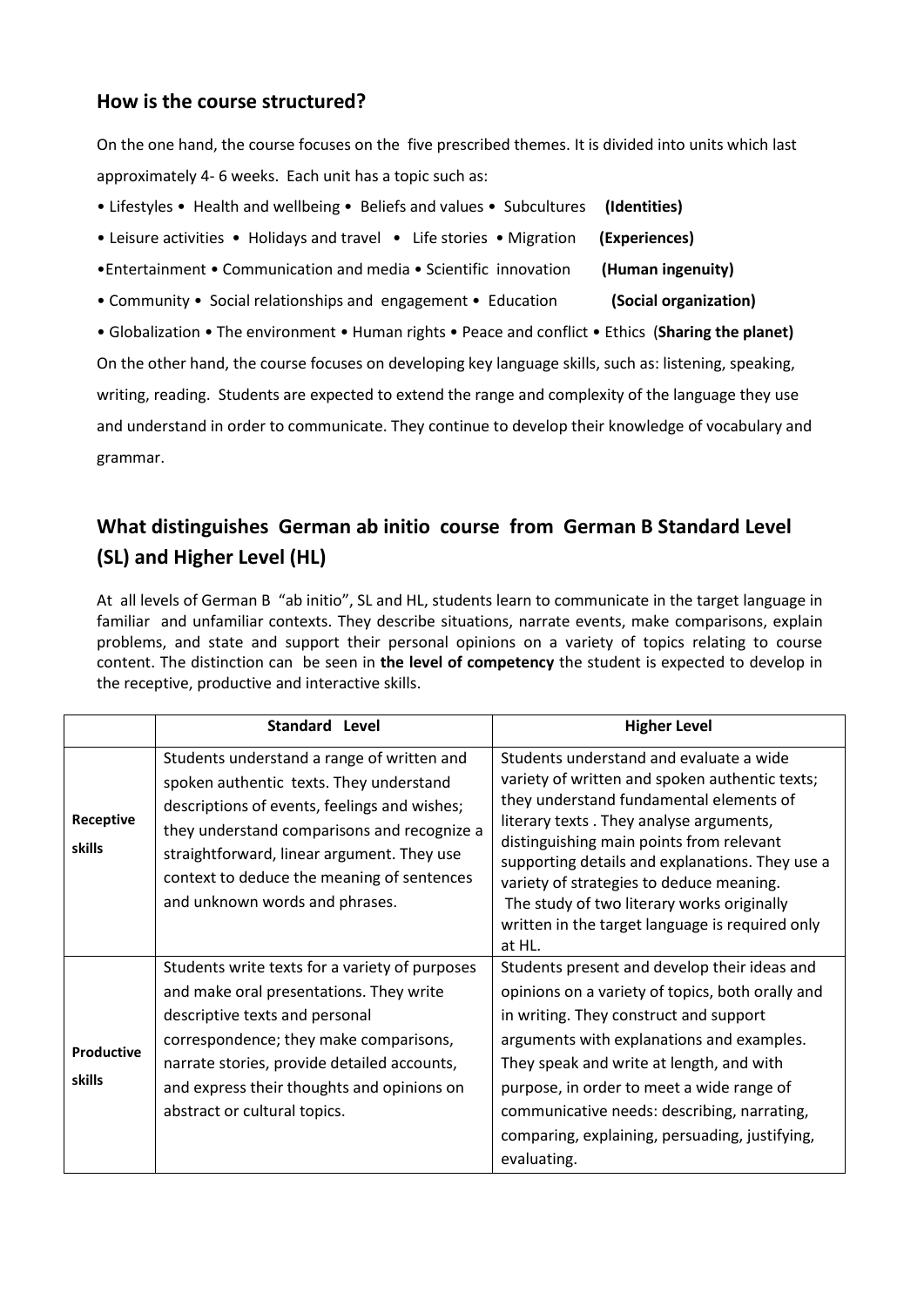| Interactive<br><b>skills</b> | Students initiate and maintain the flow of  | Students initiate, maintain and close oral     |
|------------------------------|---------------------------------------------|------------------------------------------------|
|                              | conversations and discussions. They express | exchanges, displaying some ability to make     |
|                              | and respond to opinions and feelings.       | adjustments in style or emphasis. Students are |
|                              | Students use a variety of strategies to     | adept in negotiating meaning and fostering     |
|                              | negotiate meaning and foster                | communication.                                 |
|                              | communication.                              |                                                |
|                              |                                             |                                                |

### **Great care should be taken to select a German B course that is most appropriate for an individual student. The choice depends on level of language skills at the start of the course.**

● **Ab Initio** – language learning courses for beginners, designed to be followed over two years by students who have no previous experience of learning the target language. Students at CEFR (Common European Framework for Languages) A1 should take the German B ab initio course.

●**Standard** – language learning course for students with some previous experience of learning the target language. Students at A2 or B1 can comfortably take the German B Standard Level course.

● **Higher Level** - courses for students with good background in the target language. Students with B1 or B2 can comfortably take the German B Higher Level course.

# **How is the course assessed?**

The following assessment objectives are common to both German B and German ab initio. The level of difficulty of the assessments, and the expectations of student performance on the tasks, are what distinguishes the three level: ab initio, SL and HL.

1. Communicate clearly and effectively in a range of contexts and for a variety of purposes.

2. Understand and use language appropriate to a range of interpersonal and/or intercultural contexts and audiences.

3. Understand and use language to express and respond to a range of ideas with fluency and accuracy.

4. Identify, organize and present ideas on a range of topics.

5. Understand, analyse and reflect upon a range of written, audio, visual and audio-visual text.

Class activities, homework, written tests after every chapter are parts of the formative assessment of a student's progress and encourage them to work systematically. Results will be given as a percentage of total marks and as a grade from 1 to 7.

The End of Year Exam at the end of the first year of the course will be structured in a way similar to a real exam and marked using the same criteria to give students an opportunity to know their level and decide about them being promoted to IB2. Students will be given Paper 1 and Paper 2 containing topics of core syllabus studied in the first year.

#### **The final IB Diploma assessment is as follows:**

**Internal Assessment** (during the second year of the course, date to be confirmed):

Individual oral (25%) – recording of conversation with teacher, based on a picture or photograph (SL) or an extract from one of the books we have studied (HL).

### **Final Examinations**

Paper 1 – Writing (25%). One writing task from a choice of three.

Paper 2 – Listening and Reading (50%). Comprehension questions based on three audio texts and three written texts.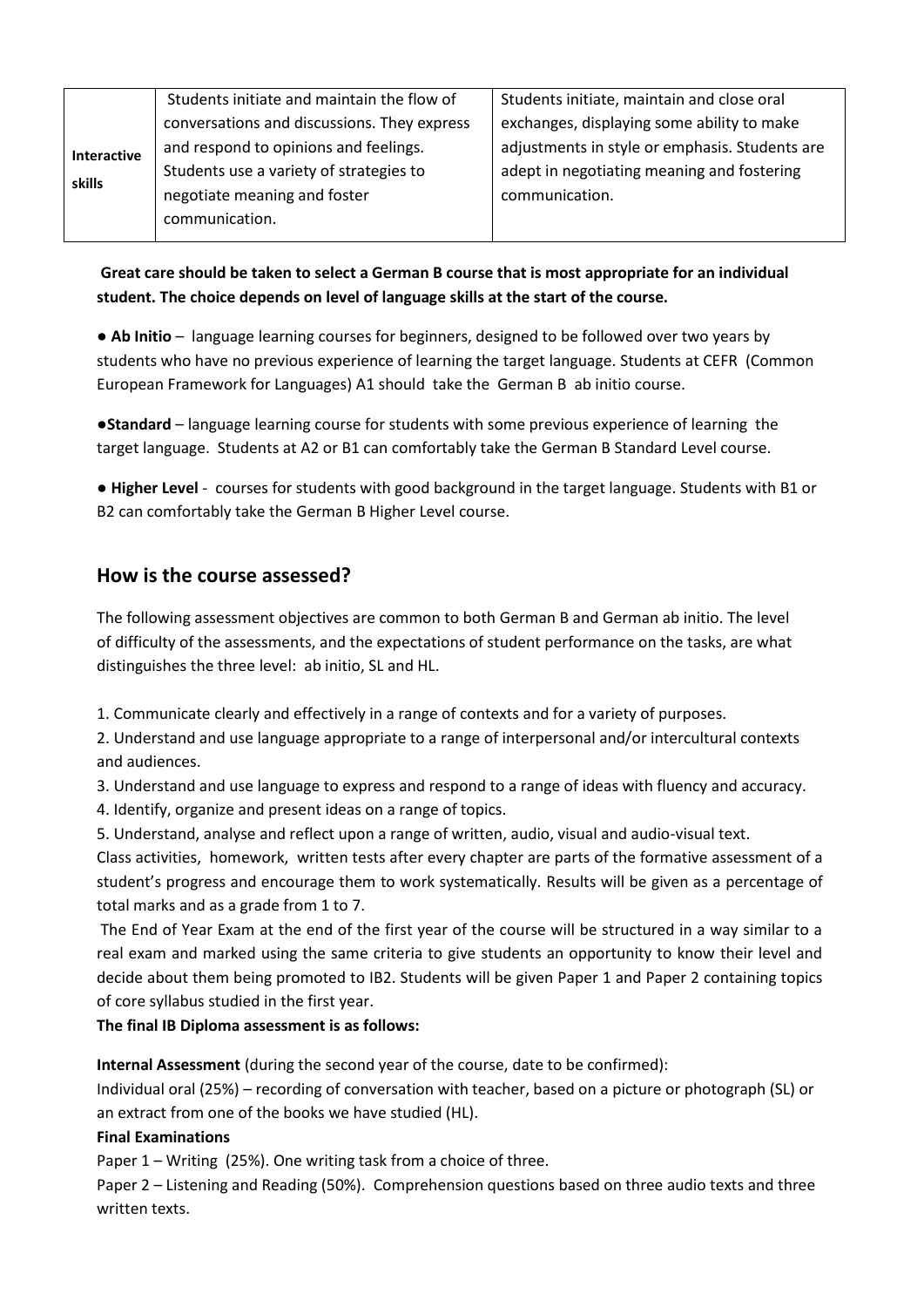# **Are there any requirements?**

It is very important to adjust the course to the current student's skills. The IB guidelines suggest that: ●students at CEFR (Common European Framework for Languages) A1 should take the German B ab initio course

●Students at A2 or B1 can comfortably take the German B Standard Level course.

●and students with CEFR B1 or B2 can comfortably take the English B Higher Level course.

| $0 - 2$ years of learning | $3 - 5$ year of learning | 5-7 year of learning |  |
|---------------------------|--------------------------|----------------------|--|
| Ab initio                 | <b>Standard level</b>    | <b>Higher Level</b>  |  |

At the beginning of the year, a **test** will be carried out to check the level of knowledge that will help students decide on the appropriate level selection.

# **What materials will I need?**

Students will be provided with textbooks and A4 format notebooks. Textbooks will have to be returned to the school library at the end of the 2-years' course. Students should buy their own folders and binders in order to keep all the additional materials well-organized for study.

# **What will I learn?**

You will learn to communicate in the language you have studied in a range of contexts and for a variety of purposes and to understand reading and listening texts. You will also develop your vocabulary and understanding of German grammar. By studying languages, cultures, ideas, and topics of global importance, you will develop international thoughts as well as your understanding of the relationship between the languages and cultures you are familiar with.

You will get a basis for further study, work and leisure through the use of an additional language.

# **In what ways does the Language B syllabus promote the attributes of the IB learner profile?**

International-mindedness also provides opportunities for students to progress in the development of IB learner profile traits. Through exposure to, examination of, and reflection on, texts from cultures other than their own, students nurture their curiosity (*inquirers*), engage with issues and ideas of global significance (*knowledgeable*), use critical-thinking skills (*thinkers*) and listen carefully to the perspectives of other individuals and groups (*communicators*). They learn to show respect for the dignity and rights of people everywhere (*principled*), critically appreciate the values and traditions of others (*openminded*), show empathy, compassion and respect (*caring*), recognize their interdependence with other people and the world in which they live (*balanced*), consider the world thoughtfully (*reflective*) and explore new ideas (*risk-takers*).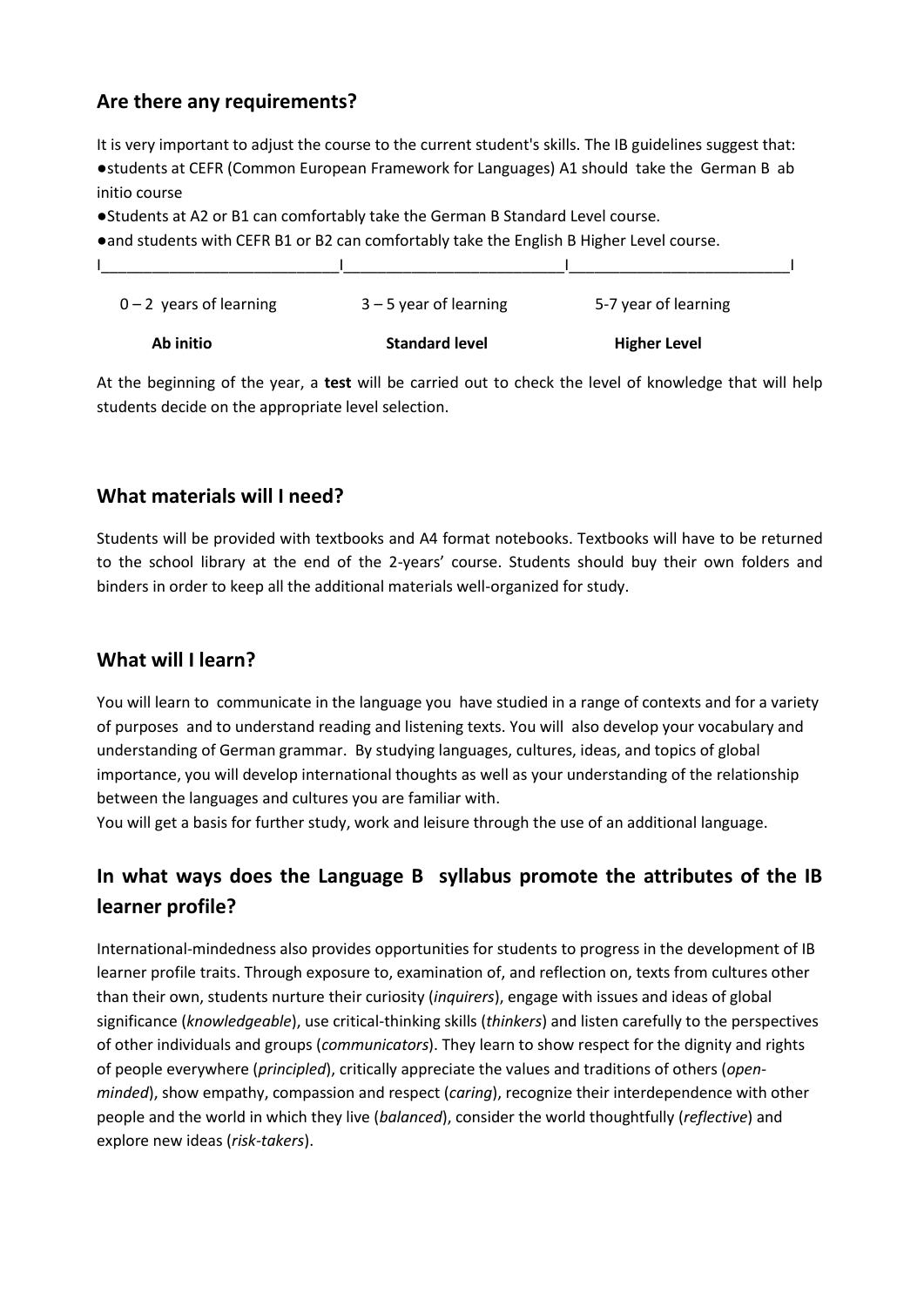# **How can German B be an inspiration for an extended essay question?**

Writing an extended essay (EE) in a language of acquisition provides students with an excellent opportunity to explore one aspect of their chosen language in greater depth and to increase their intercultural understanding and international-mindedness.

Students must select one of the three distinct categories outlined below in order to develop a manageable research question for their EE.

• Category 1 ("language") offers the opportunity to engage with a particular linguistic aspect in greater detail.

• Category 2 ("culture and society") allows the student to focus on one aspect of the target culture, linked to either a linguistic detail or a cultural artifact,

• Category 3 ("literature") provides an opportunity for students to explore one or more works of literature in order to widen their understanding of the target language and culture from a literary angle**.**

### **Can an interest in German B lead to a CAS project?**

CAS and language acquisition can complement each other in a variety of ways. Students can enhance intercultural understanding through the active and purposeful use of their acquired language within the specific real-life contexts provided by their CAS experiences. Students may also draw on their CAS experiences to enrich their involvement in language acquisition.

• In a series of CAS experiences relating to the language acquisition theme of "social organization" (for example, social engagement), more advanced students can help other students learn a language.

• Students can develop a CAS project linked to the language acquisition theme of "experiences" (for example, migration) in which they engage with members of a local, migration population. The students could collaborate in an investigation of how migrants balance negotiating a new culture with maintaining their cultural heritage.

• Students can extend engagement with the language acquisition theme of "sharing the planet" (for example, environment) by conducting a separate activity in learning the names of organic and humanmade materials in the target language. The student could then walk around the school to collect humanmade waste (for example, plastic).

### **What is the relationship between Theory of Knowledge (TOK) and Language B?**

Theory of knowledge (TOK) is one of the three core elements of the Diploma Programme (DP). It plays a special role in the programme by providing an opportunity for students to reflect on the fundamental question of how they know what they know.

Language is itself one of the specific ways of knowing that is identified in the TOK course. In addition to this explicit exploration of language, the skills and wider conceptual understandings that students develop in TOK can make an extremely positive contribution to their study of language acquisition. TOK develops higher-order thinking skills, such as analysis and evaluation, and also helps students to make connections and comparisons across their subject areas and the DP core. In this way, language acquisition both supports and is supported by TOK.

As well as using the skills developed in TOK in acquiring an additional language, students will also benefit from guiding questions that can connect TOK to the five themes of the language B curriculum.

In Language B and in TOK classes students will be looking for answers to questions like: